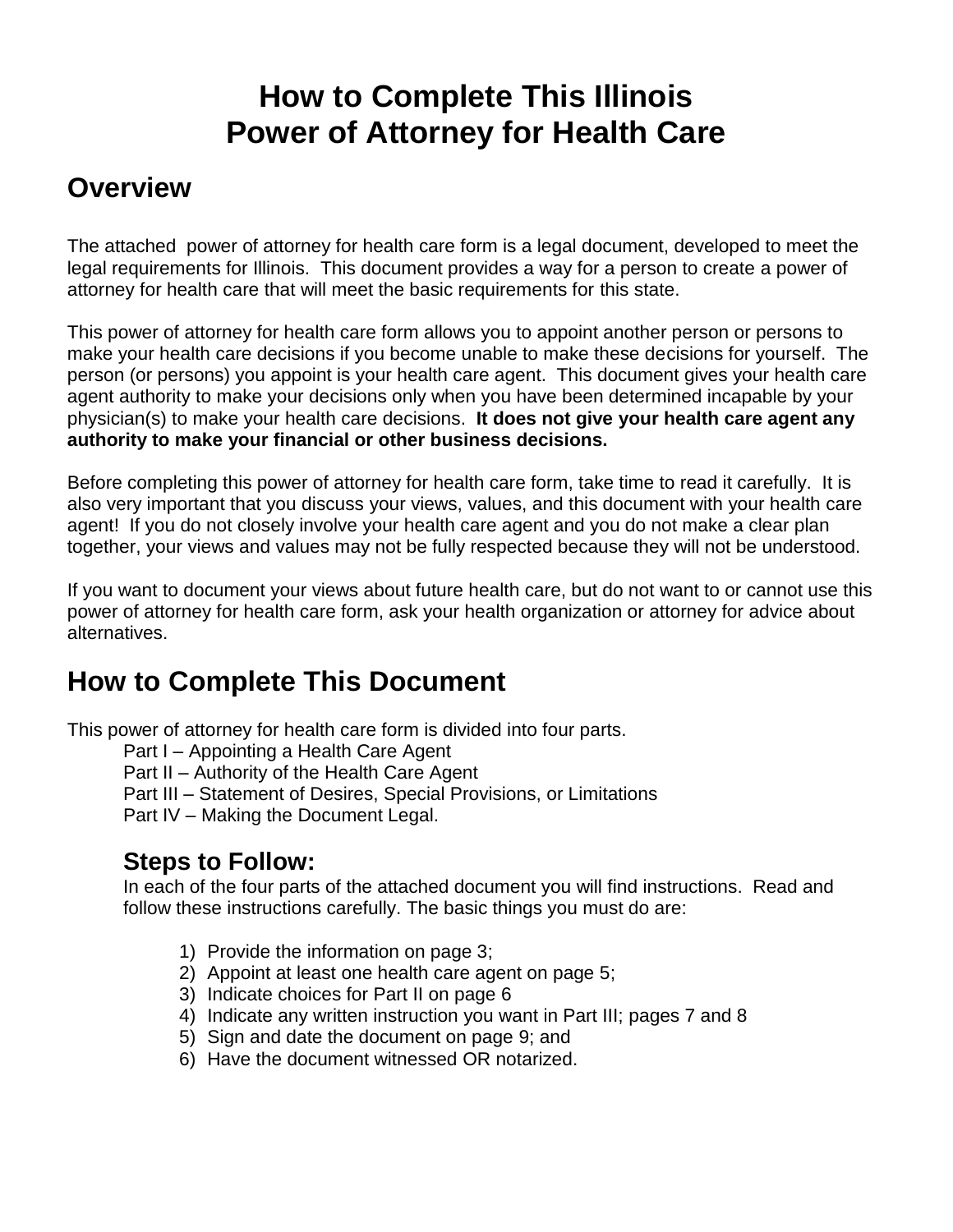# **After completing This Document**

After you complete the document, keep the original document yourself, make copies to be given out as follows:

- one copy for yourself
- one copy for each health care agent appointed in the document
- one copy to share and discuss with your physician;
- one copy for your record at the hospital where you would go in an emergency;
- extra copies to share with others if you wish (loved ones, your minister/clergy/rabbi, and your attorney)

A photo or fax copy is as legally valid as an original. Be sure to keep one copy in an easily accessible location.

# **Need Assistance?**

If you need assistance in completing this document you may contact the following places;

# **Generations Area Genesis Trinity**

Davenport Iowa 52807 Dewitt IA 52742 Rock Island IL 61201 563-324-9085 563-653-4200 309-779-5000

 $GMC - East$  Trinity  $7<sup>th</sup> Street$ 1227 E Rushholms St. 500 John Deere Rd. Davenport IA 52803 Moline IL 61265 563-421-1000 309-779-5000

Davenport IA 52804 Bettendorf IA 52722 563-421-1000 563-742-5000

GMC – Illini Campus 801 Hospital Rd Silvis IL 61282 309-792-9363

**Agency on Aging** GMC – Dewitt Trinity West Campus<br>
935 E 53<sup>rd</sup> St<br>
1118 11<sup>th</sup> St. 2701 17<sup>th</sup> Street  $2701$  17<sup>th</sup> Street

GMC – West Trinity at Terrace Park 1401 W Central Park 4500 Utica Ridge Rd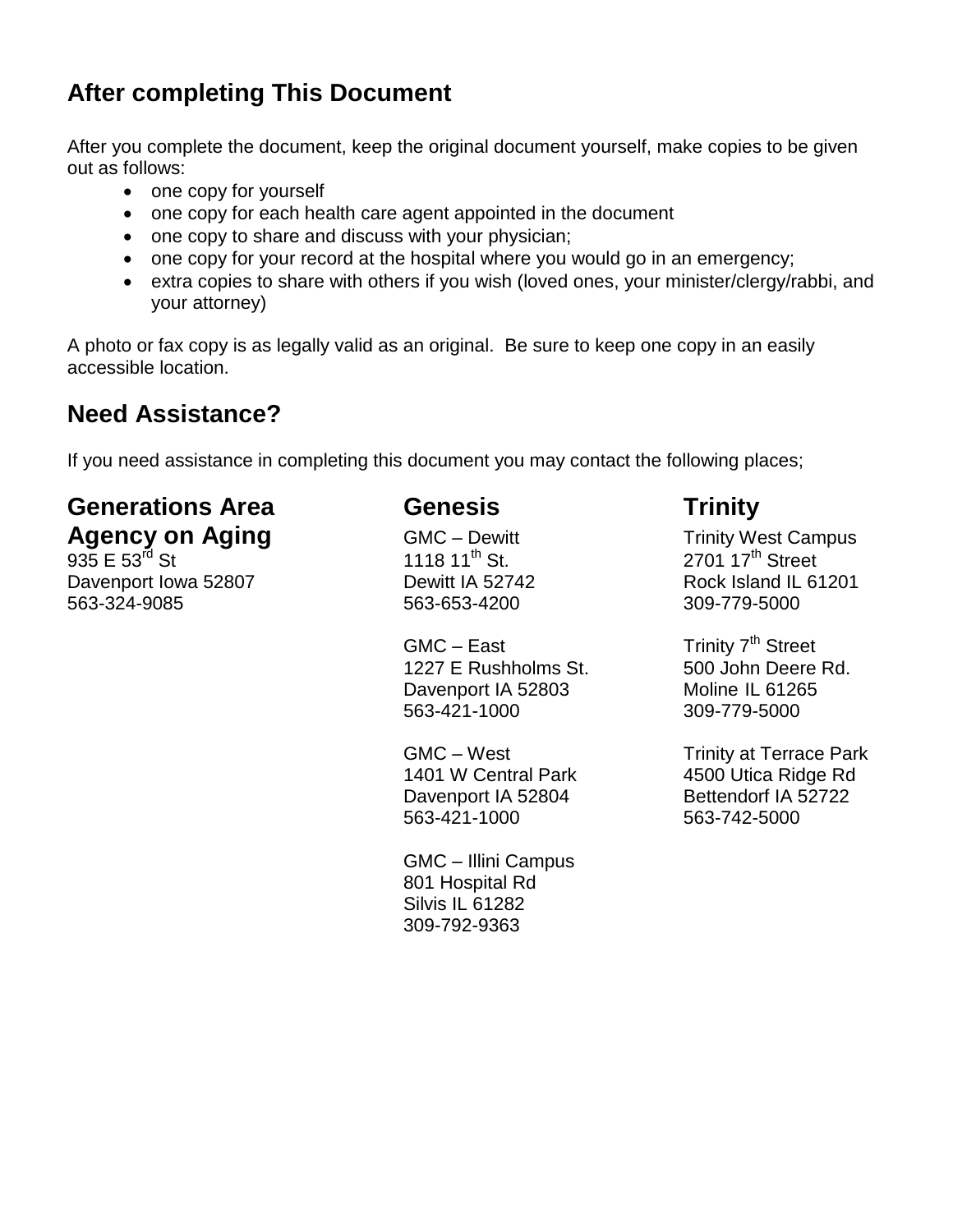# **Power of Attorney for Health Care**

|      | For                                                                                                                                                                                                 |
|------|-----------------------------------------------------------------------------------------------------------------------------------------------------------------------------------------------------|
| Name | Gender Letter Letter Letter Letter Letter Letter Letter Letter Letter Letter Letter Letter Letter Letter Letter Letter Letter Letter Letter Letter Letter Letter Letter Letter Letter Letter Letter |
|      |                                                                                                                                                                                                     |
|      |                                                                                                                                                                                                     |
|      |                                                                                                                                                                                                     |
|      |                                                                                                                                                                                                     |
|      | Copies of this document have been given to:                                                                                                                                                         |
|      |                                                                                                                                                                                                     |
|      |                                                                                                                                                                                                     |
| 4.   |                                                                                                                                                                                                     |
|      |                                                                                                                                                                                                     |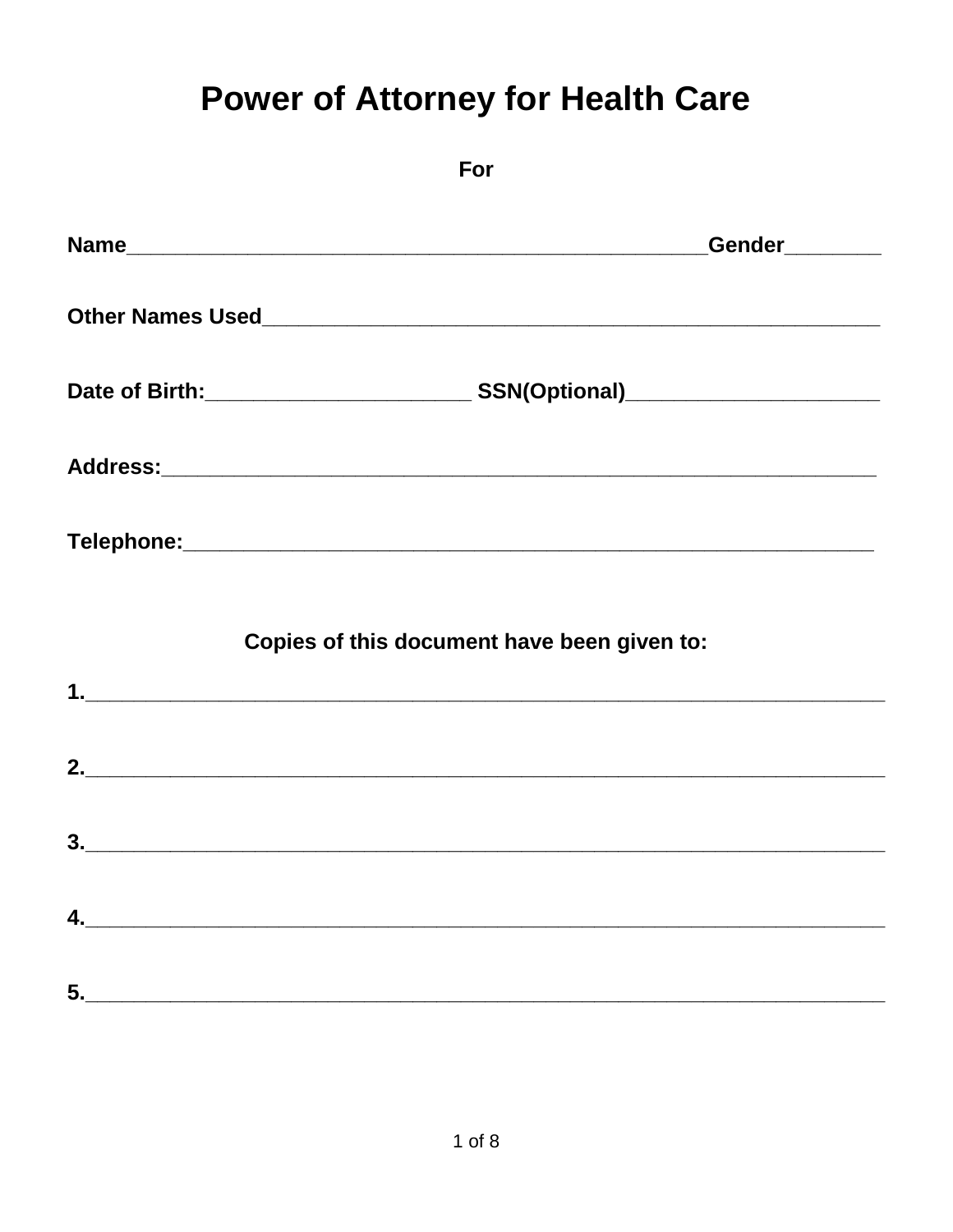#### **Power of Attorney for Health Care Document**

#### **Notice to Person Making this Document:**

This power of attorney for health care gives the person you designate as your agent broad powers to make health care decisions for you, including power to require, consent to or withdraw any type of personal care or medical treatment for any physical or mental condition and to admit or discharge you from any hospital, home or other institution. (Please note: the law states that no health care professional can be name as your agent.)

This form does not impose a duty on your agent to exercise granted powers; but when powers are exercised, your agent will have to use due care to act for your benefit and in accordance with this form and keep a record of receipts, disbursements and significant actions taken as agent.

A court can take away the powers of your agent if it finds the agent is not acting properly. You may name successor agents under this form but not co-agents. Unless you expressly limit the duration of this power in the manner provided below until you revoke this power or a court acting on your behalf terminates it, your agent may exercise the powers given here throughout your lifetime, even after you became disabled. The powers you give your agent, your right to revoke those powers and the penalties for violating the law are explained more fully in sections 4-5, 4-6, 4- 9 and 4-10(b) of the Illinois "Powers of Attorney for Health Care Law" of which this form is a part. The law expressly permits the use of any different form of power of attorney you may desire. If there is anything about this form that you do not understand, you should ask a lawyer to explain it to you.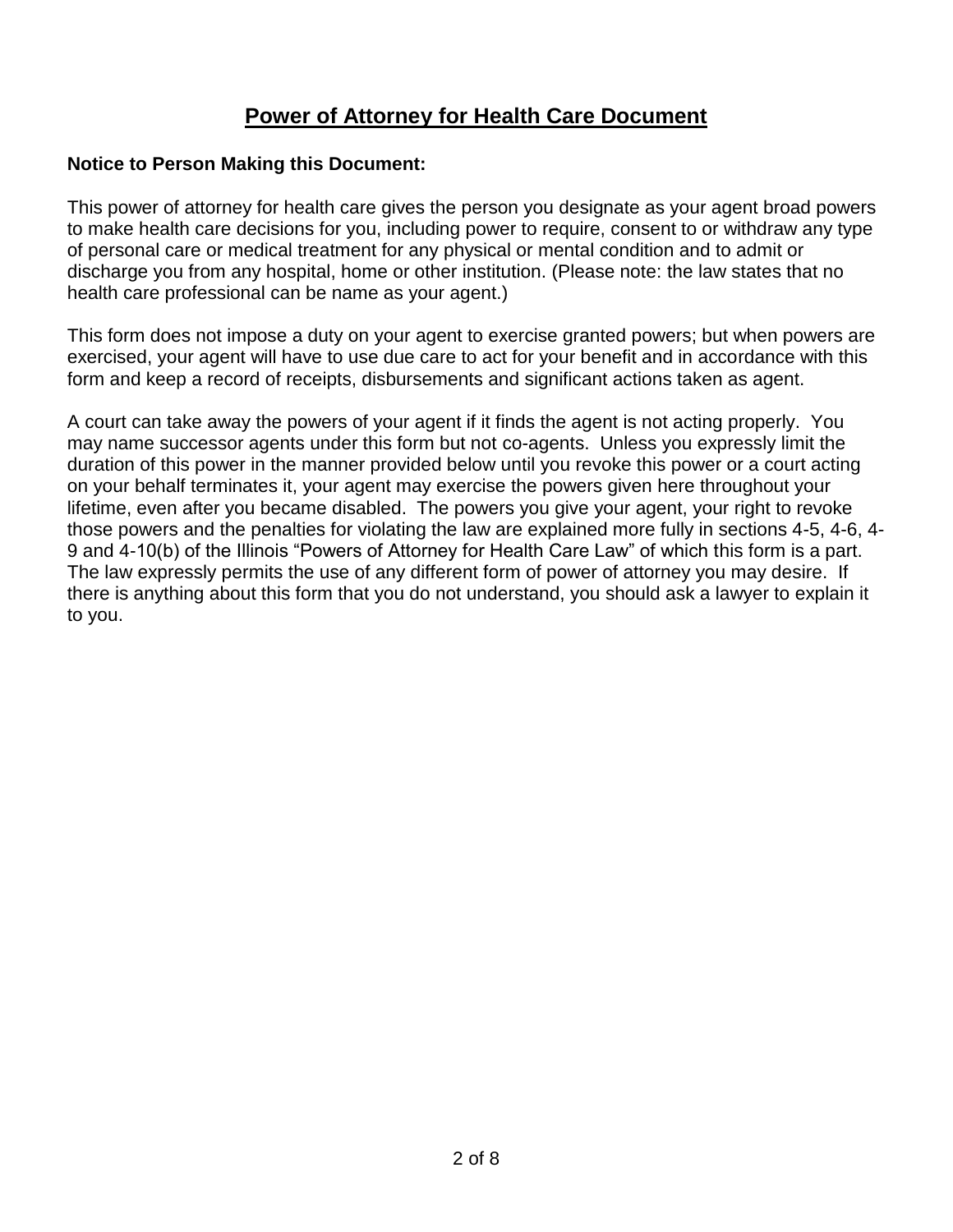# **Part I – Appointing a person to make my health care decisions when I can't make my own health care decisions.**

If I am no longer able to make my own health care decisions, this document names the person I choose to make these choices for me. This person will be my Health Care Agent. This person will make my health care decisions when I am determined to be incapable by my physician to make health care decisions as provided under state law.

# **Instructions for completing this part:**

When selecting someone to be your health care agent, pick someone who knows you well; whom you trust; who is willing to represent your views and values; and who is able to make difficult decisions in stressful circumstances. Often family members are good choices, but not always. Make sure that you pick someone who will closely follow what you want and will be a good advocate for you. Whatever you do, take time to discuss this document and your views with the person(s) you pick to be your agent.

Your Health Care Agent should be at least 18 years old or older and should not be your health care provider or employee of your health care provider unless they are a close relative. Space has been provided for a second and third alternative health care agent.

#### **The person I choose as my Health Care Agent is:**

|                                         |                                                                                  | Day Phone: ___________________________ Home/evening phone: _____________________ |                                                                                                                                                                                                  |  |
|-----------------------------------------|----------------------------------------------------------------------------------|----------------------------------------------------------------------------------|--------------------------------------------------------------------------------------------------------------------------------------------------------------------------------------------------|--|
|                                         |                                                                                  | Cell Phone: ___________________________ E-Mail Address: ________________________ |                                                                                                                                                                                                  |  |
|                                         |                                                                                  |                                                                                  |                                                                                                                                                                                                  |  |
|                                         |                                                                                  |                                                                                  |                                                                                                                                                                                                  |  |
| next choice for a Health Care agent is: |                                                                                  |                                                                                  | If this health care agent is unable or unwilling to make these choices for me, or if my spouse is<br>designated as my Health Care Agent and our marriage is annulled or we are divorced, then my |  |
| <b>Second Choice</b>                    |                                                                                  |                                                                                  |                                                                                                                                                                                                  |  |
|                                         |                                                                                  |                                                                                  |                                                                                                                                                                                                  |  |
|                                         | Day Phone: ________________________ Home/evening phone: ________________________ |                                                                                  |                                                                                                                                                                                                  |  |
|                                         | Cell Phone: __________________________ E-Mail Address: _________________________ |                                                                                  |                                                                                                                                                                                                  |  |
|                                         |                                                                                  |                                                                                  |                                                                                                                                                                                                  |  |
|                                         |                                                                                  |                                                                                  |                                                                                                                                                                                                  |  |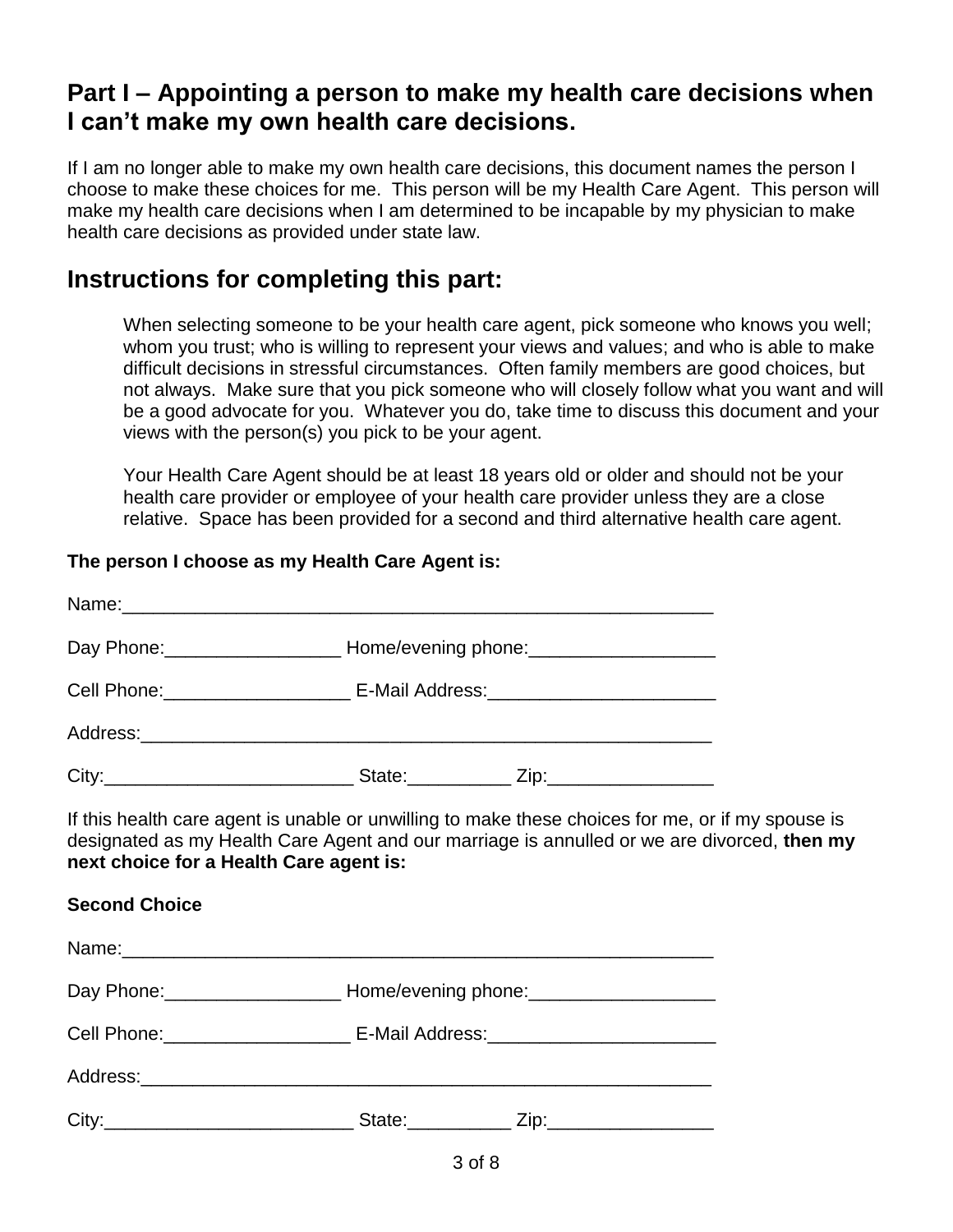If this health care agent is unable or unwilling to make these choices for me, or if my spouse is designated as my Health Care Agent and our marriage is annulled or we are divorced, **then my next choice for a Health Care agent is:**

#### **Third choice**

| Day Phone: ___________________________Home/evening phone: ______________________ |                       |                        |
|----------------------------------------------------------------------------------|-----------------------|------------------------|
| Cell Phone: _________________________ E-Mail Address: __________________________ |                       |                        |
|                                                                                  |                       |                        |
|                                                                                  | State: <b>Example</b> | Zip:__________________ |

# **Part II – General Authority of the Health Care Agent**

I want my Health Care Agent to be able to do the following (Please cross out anything you do not want your Health Care Agent to do that is listed below):

- To make choices for me about my medical care or services, like tests, medicine, and surgery. If treatment has already been started, my Health Care Agent can keep it going or have it stopped depending upon my stated instruction or my best interests.
- To interpret any instructions I have given in this form or given in other discussion according to my Health Care Agent's understanding of my wishes and values.
- To move me to another state if needed.
- To determine which health professionals and organizations provide my medical treatment.

#### **Instructions for these Sections:**

Place your initials in front of **ONE** of the following.

#### **Agent authority to order the start, withholding, or withdrawal of feeding tube and I.V. hydration.**

- Yes, my Health Care Agent has authority to have a feeding tube or I.V. hydration, started, withheld or withdrawn from me subject to any limitations I have set forth in this document.
- \_\_\_\_\_ No, my Health Care Agent does not have authority to have a feeding tube or I.V. hydration started, withheld, or withdrawn from me.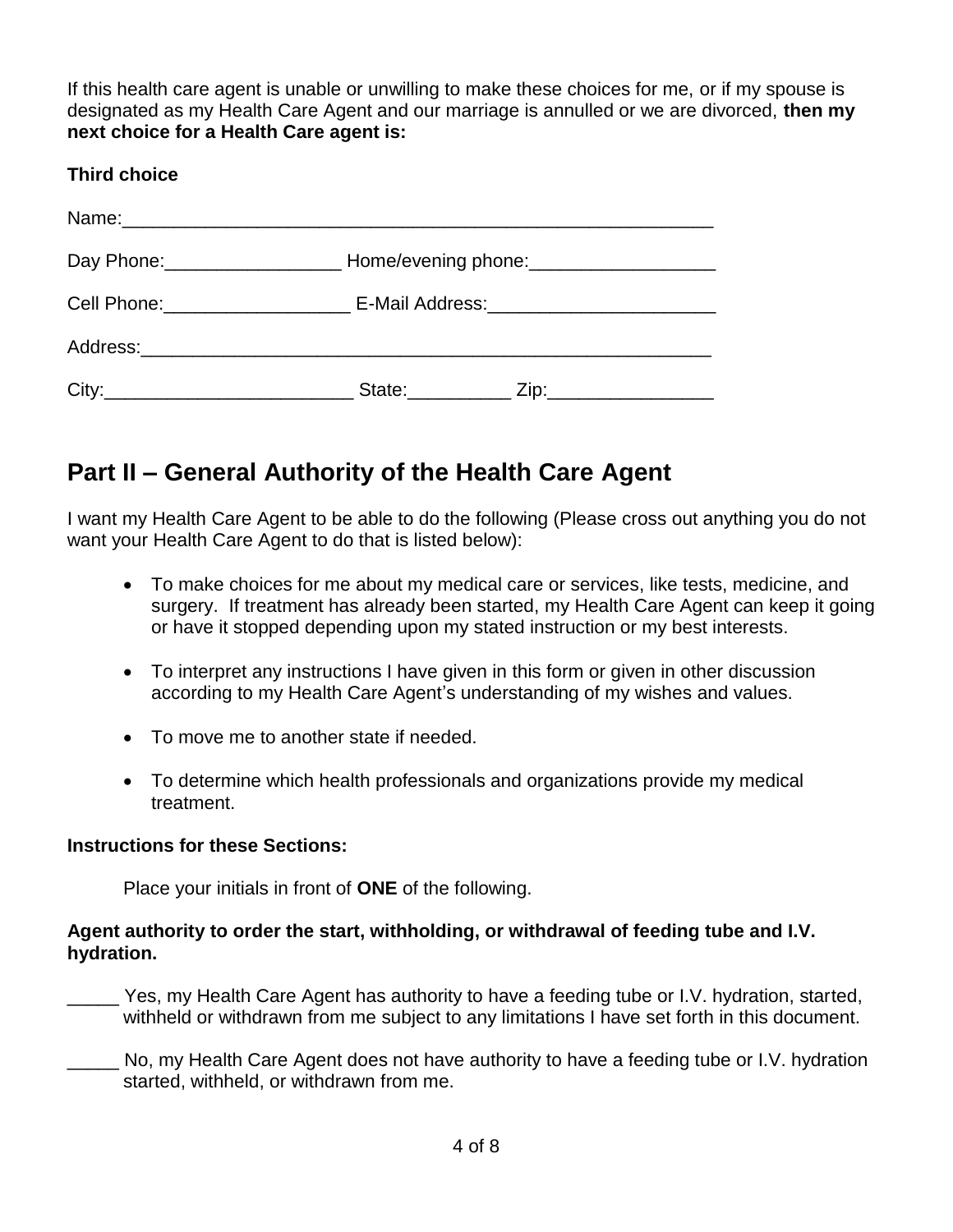# **Part III – Statement of Desires, Special Provisions, or Limitations**

My Health Care Agent shall make decisions consistent with my stated desires, and is subject to any special instructions or limitations that I may list here. The following are some specific instructions for my Health Care Agent and/or physician providing my medical care. If my Health Care Agent cannot be contacted, I want the instructions below to be followed based on my common law and constitutional right to direct my own health care.

#### **Instructions for completing this part:**

You are **not required** to provide any written instructions or make any selections in Part III. If you choose **not** to provide any instructions, your health care agent will make decisions based on your oral instruction or what is considered in your best interest. If you choose **not** to provide any instructions, draw a line and write "no instructions" across the page.

#### **Stopping Attempts of Life Prolonging Treatment:**

(Indicate your wishes by placing **YES** or **NO** on the provided line.)

If I reach a point where it is reasonably certain that I will not recover my ability to interact meaningfully with myself, my family, friends, and environment, I want to stop or withhold a respirator/ventilator which might be used to only prolong my existence.

#### **Pain and Symptom Control:**

(Indicate your wishes by placing **YES** or **NO** on the provided line.)

\_\_\_\_\_ If I reach a point where efforts to prolong my life are stopped, I want medical treatments and nursing care that will make me comfortable, even if it risks my dying sooner.

### **Cardiopulmonary Resuscitation (CPR):**

My CPR choice listed below may be reconsidered by my Health Care Agent in light of my other instructions or new medical information. If I do not want CPR attempted, my physician should be made aware of this choice. Other documents may be needed to control the actions of emergency personnel.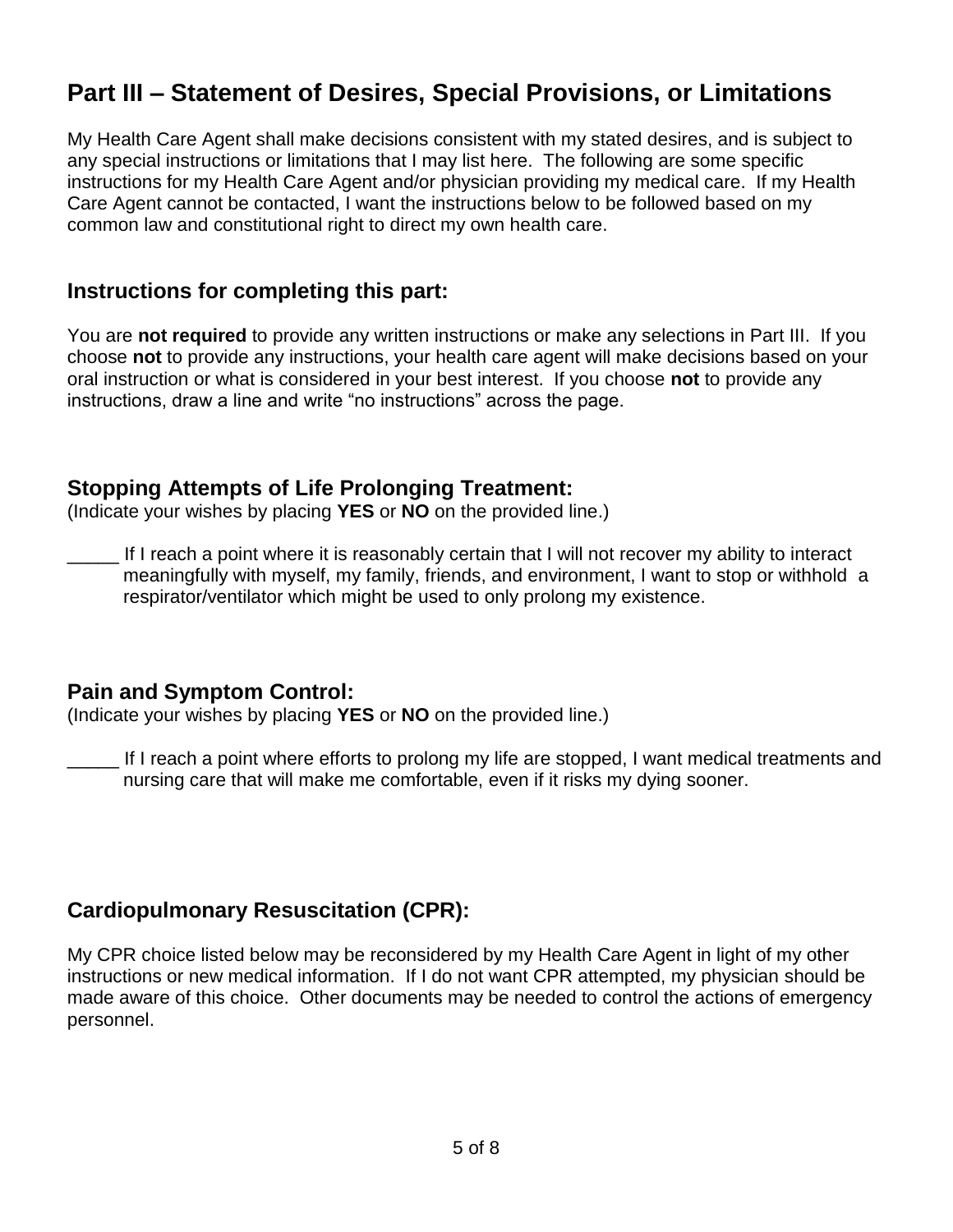(Initial **ONE** and draw a line through the statements that you do not want.)

\_\_\_\_\_ I want Cardiopulmonary Resuscitation (CPR) attempted if my heart stops.

**The I** do not want CPR attempted if my heart stops.

\_\_\_\_\_ I want Cardiopulmonary Resuscitation attempted unless my physician determines one of the following

- I have an incurable illness or injury and am dying; OR
- I have no reasonable chance of survival if my heart stops; OR
- I have little chance of long term survival if my heart stops and the process of resuscitation would cause significant suffering.

If I indicate that I do not want CPR attempted, this choice, in itself , will not stop emergency personnel from attempting CPR in an emergency. Emergency personnel will provide CPR unless they are aware you have an out of hospital DNR order.

# **Religion: (optional)**

I am of the \_\_\_\_\_\_\_\_\_\_\_\_\_\_\_\_ faith, and am a member of the \_\_\_\_\_\_\_\_\_\_\_\_\_\_\_\_\_\_\_\_\_\_\_\_\_\_\_\_ congregation, synagogue, or worship group. Phone number of congregation, synagogue, or worship group (if known):

### **Persons I Want My Agent to Include in the Decision Process:**

I ask that my Health Care Agent include the following persons in my health care decisions if there is time: \_\_\_\_\_\_\_\_\_\_\_\_\_\_\_\_\_\_\_\_\_\_\_\_\_\_\_\_\_\_\_\_\_\_\_\_\_\_\_\_\_\_\_\_\_\_\_\_\_\_\_\_\_\_\_\_\_\_\_\_\_\_\_\_\_\_\_\_\_\_

### **Other Instructions or Limitations I Want My Health Care Agent to Follow:**

**If I am nearing my death, I want the following: (List things that would make dying more meaningful for you).**

**If I am nearing my death and cannot speak, I want my friends and family to know:**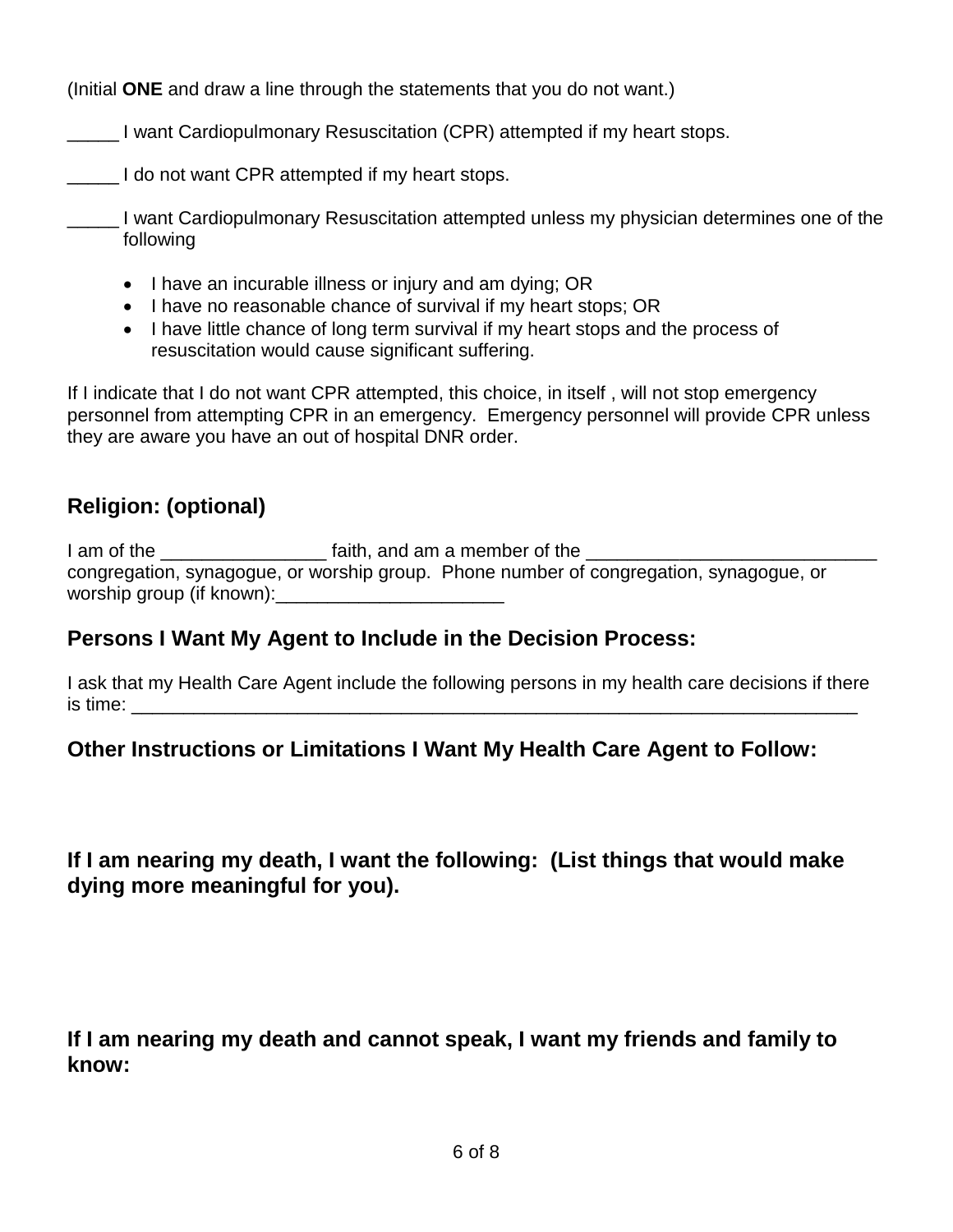# **Part IV – Making the document legal**

#### **Instructions for completing this part:**

\_\_\_\_\_\_\_\_\_\_\_\_\_\_\_\_\_\_\_\_\_\_\_\_\_\_\_\_\_\_\_\_\_\_\_

\_\_\_\_\_\_\_\_\_\_\_\_\_\_\_\_\_\_\_\_\_\_\_\_\_\_\_\_\_\_\_\_\_\_

This document signed and dated in the presence of one witness or a notary public.

#### **I am thinking clearly, I agree with everything that is written in this document and I have made this document willingly.**

\_\_\_\_\_\_\_\_\_\_\_\_\_\_\_\_\_\_\_\_\_\_\_\_\_\_\_\_\_\_\_\_\_\_\_ \_\_\_\_\_\_\_\_\_\_\_\_\_\_\_\_\_\_\_\_\_\_\_\_\_\_\_ My Signature Date Date

Printed Name

#### **Statement of Witness**

I believe the above to be of sound mind and at least 18 years of age. I personally witnessed him or her sign this document, and I believe that he or she did so voluntarily.

\_\_\_\_\_\_\_\_\_\_\_\_\_\_\_\_\_\_\_\_\_\_\_\_\_\_\_\_\_\_\_\_\_\_ \_\_\_\_\_\_\_\_\_\_\_\_\_\_\_\_\_\_\_\_\_\_\_\_\_\_\_\_

#### **Witness:**

Signature Date

\_\_\_\_\_\_\_\_\_\_\_\_\_\_\_\_\_\_\_\_\_\_\_\_\_\_\_\_\_\_\_\_\_\_ Printed Name

Address